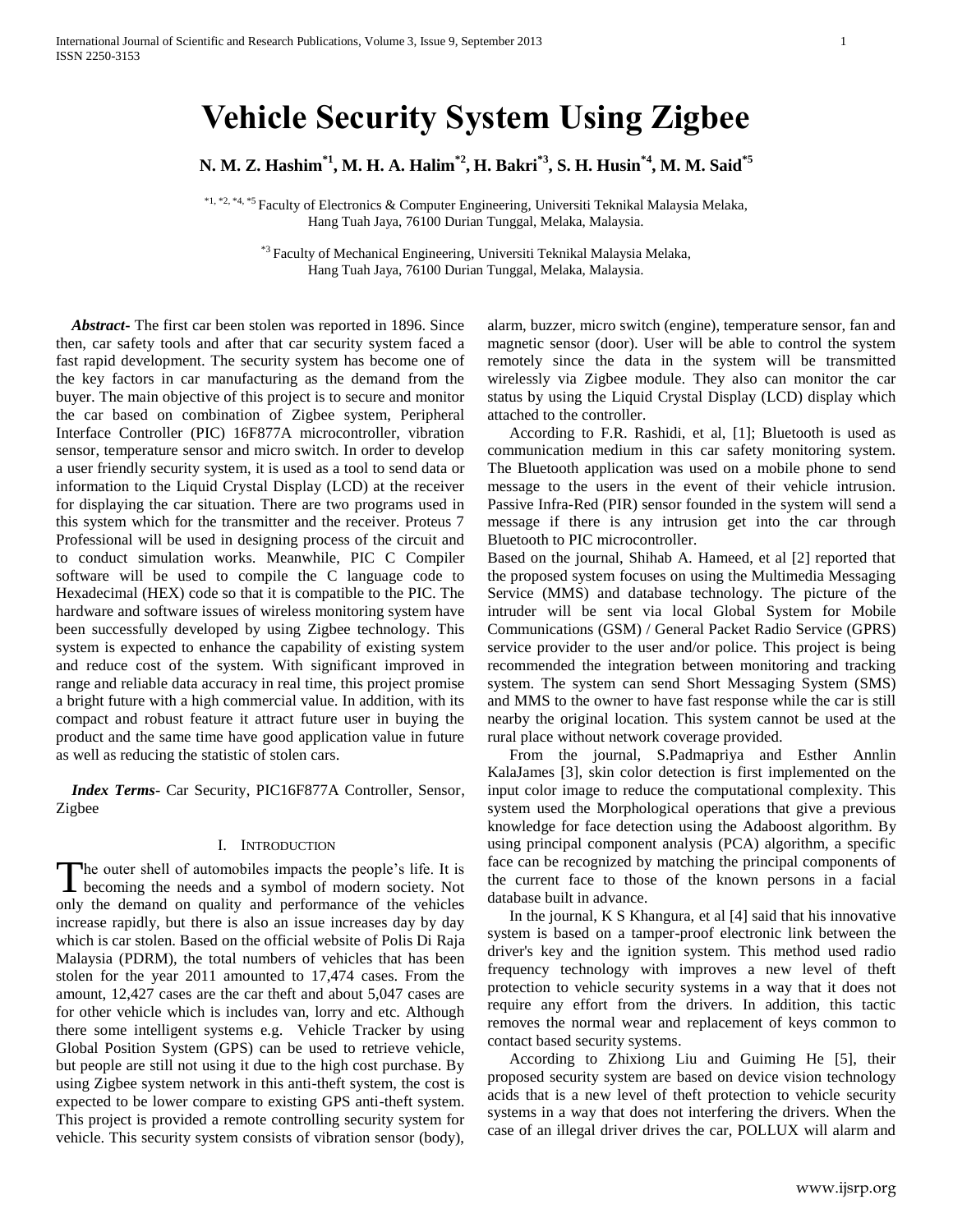send the illegal driver's image to car owner or police through Code Division Multiple Access (CDMA) or General Packet Radio Service (GPRS) networks.

However, according to these papers, high performance of Zigbee technology together with ability to remain quiescent for long periods without communications and long power battery is required to obtain reliable experimental data. Such these high cost experimental devices will not be affordable if not supported by research fund. Thus, Zigbee communication is used as the communication medium due to the small size, good performance and acceptable price [13]. The aim of this project is to investigate and design one system that can help user easy to monitor their car by using Zigbee module with a user friendly security system.

#### II. MATERIALS AND METHODS





Figure 1 (a) Project Flow chart and (b) Car Security Block Diagram

This project is divided into two parts, first is hardware development and second is software development. C language is used to execute the program in PIC which would get signal from sensors and display the status on LCD display. PIC C compiler is used to assemble the C programming [6], [7], [8], [9] file into HEX file. Meanwhile, all the simulation processes are done with ISIS 7 Professional software. The hardware part is divided into two parts which are master control and slave control where the sensor circuit is located.

The first step is to study on the literature review on the basic operation of Zigbee technology and also related research journal to this project. Next, selection and suitability of sensors that will be used in the project is reviewed. There are magnetic sensor, temperature sensor (LM35), vibration sensor, micro switch, buzzer, alarm, fan, light emitting diode (LED). The designing process will be in the next step that will be in Proteus software. Then, the programming is constructed base on the desired output. The circuit is simulated and integrated with the selected sensors after the programming has been successful constructed. In case of the simulation failed, the programming process must be redone and reviewed again. For successful simulation, the next step is to implement it on to the breadboard to check whether the circuit functional or not. The circuit must be reconstructed if the circuit failed to operate as expected. A new functional circuit will be constructed in Printed Circuit Board (PCB) for the real application.

According to the block diagram, there are four sensors which is temperature, vibration, magnetic, and micro switch. These sensor works as input in the transmitter circuit and will be interfaced with the PIC 16F877A microcontroller [10], [11], [12]. The outputs of this system are alarm, fan, and buzzer. Xbee module works as the transmission medium for which the data will be transferred wirelessly to the receiving XBee in the transmitter circuit. The received data will then be displayed in the LCD display [13].

## III. RESULTS/FINDINGS AND DISCUSSION

#### *A. Zigbee Functionality Test Result*

This process is for checking the functionality and testing how far the Zigbee transmitter can connect with Zigbee receiver. Before that, the Xbee module need to be configured before it can be used as serial communication medium.

The X-CTU software has several other functions beside configure the Xbee module. Each main tab has its own function to develop the communication by using the Xbee module. Below are the explanations of its function:

i. **Personal Computer (PC) Settings** Allow user to choose the desired COM port and configure ports to fit the radio settings.

## ii. **Range Test**

Allow user to achieve a range test between two radios.

### iii. **Terminal**

Allow access to the computers COM port with a terminal emulation program.

## iv. **Modem Configuration**

Allow the ability to program the firmware settings via a graphical user interface [14], [15].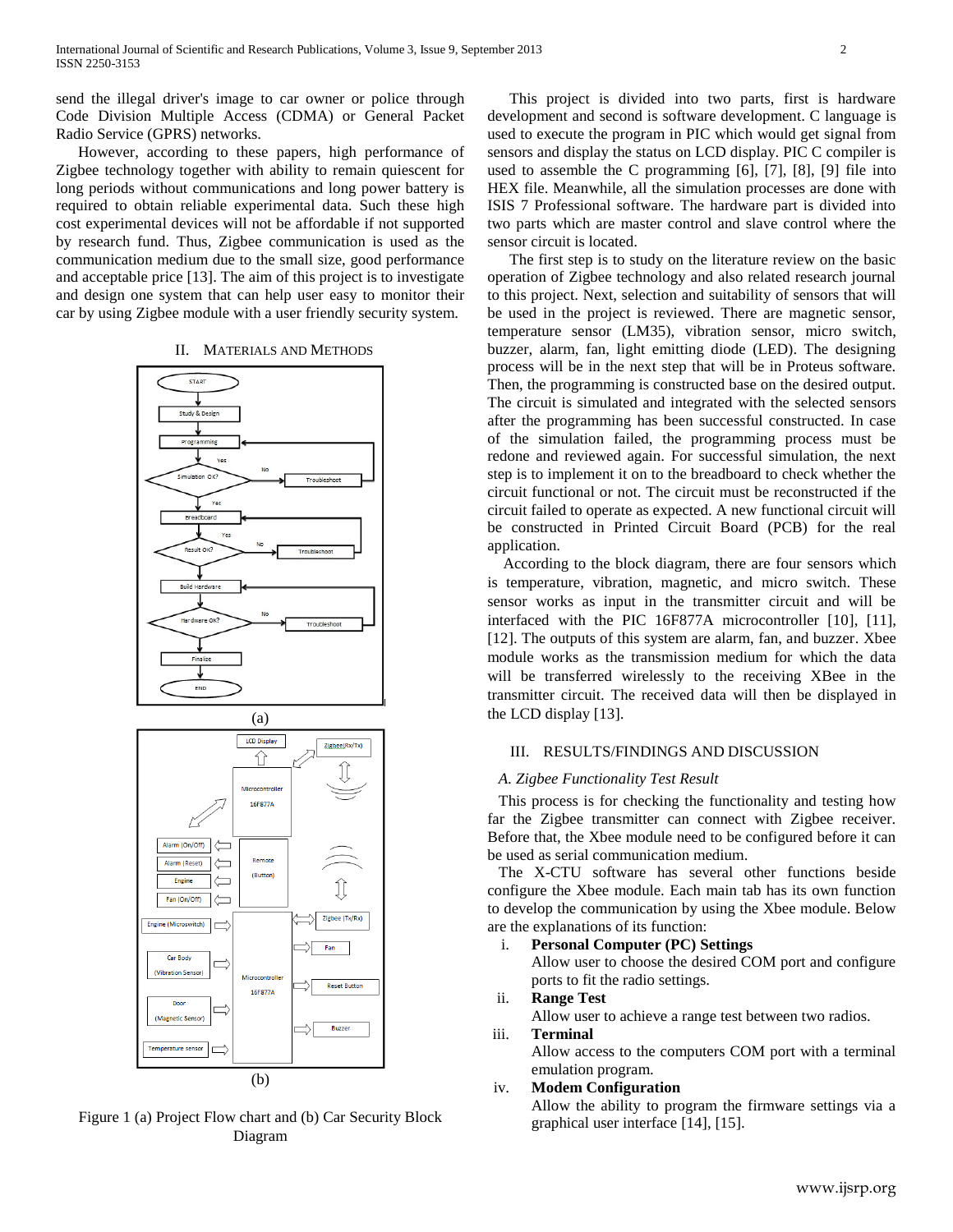

| Figure 2 Port Setting |  |  |
|-----------------------|--|--|
|                       |  |  |

| $\sim$ 100 $\sim$ $\sim$ $\sim$<br><b>BB</b> [COM4] X-CTU                    | $\Box$ $\Box$ $\Sigma$<br><b>BB</b> (COM6) X-CTU                             |  |
|------------------------------------------------------------------------------|------------------------------------------------------------------------------|--|
| Modern Parameter Profile Remote Configuration Versions                       | Modern Parameter Profile Remote Configuration Versions                       |  |
| PC Settings   Range Test   Terminal Modem Configuration                      | PC Settings   Range Test   Terminal Modern Configuration                     |  |
| Modem Parameter and Firmware<br>Parameter View<br>Merciono<br>Profile        | Modem Parameter and Firmware:<br>Parameter View -<br>$-$ Profile<br>Versions |  |
| Write<br><b>Clear Screen</b><br>Restore<br>Read<br>Save<br>Download new      | Writer<br>Restore<br><b>Clear Screen</b><br>Read<br>Save<br>Download new     |  |
| versions<br>Show Defaults<br>Load<br>Always Update Firmware                  | versions<br>Show Defaults<br>Load<br>Always Update Firmware                  |  |
| Modem: XREE<br><b>Function Set</b><br>Version                                | Modem: XBEE<br><b>Function Set</b><br>Version                                |  |
| $\overline{=}$ $\times$ REE PRO 802.15.4<br>$-100C$<br>XRP24                 | $\overline{\phantom{0}}$ XBEE PRO 802.15.4<br>1045<br>XBP24<br>$\cdot$       |  |
| <b>EX AN Networking &amp; Security</b><br><b>D</b> (C) CH - Channel          | El Cal Networking & Security<br><b>D</b> (C) CH - Channel                    |  |
| 4 (3332) ID - PAN ID                                                         | 2 (3332) ID - PAN ID                                                         |  |
| 101 DH - Destination Address High                                            | [C] (0) DH - Destination Address High                                        |  |
| 101 DL - Destination Address Low<br>[C] (0) MY - 16-bit Source Address       | 101 DL - Destination Address Low<br>101 MY - 16-bit Source Address           |  |
| 1342001 SH - Serial Number High                                              | [ (134200) SH - Serial Number High                                           |  |
| 1408CBD 7AI SL · Serial Number Low                                           | [408CBD 7F] SL - Serial Number Low                                           |  |
| <b>D</b> (0) MM - MAC Mode                                                   | 10 IOI RR - XBee Retries                                                     |  |
| 10 IOI RR - XBee Betries<br>10) RN - Random Delay Slots                      | 10 (0) RN - Random Delay Slots<br><b>D</b> (0) MM - MAC Mode                 |  |
| 19 (19) NT - Node Discover Time                                              | 19 (19) NT - Node Discover Time                                              |  |
| [C] (0) NO - Node Discover Options                                           | 101 CE - Coordinator Enable                                                  |  |
| 101 CE - Coordinator Enable                                                  | 1 (1FFE) SC - Scan Channels                                                  |  |
| 1 (1FFE) SC - Scan Channels<br>41 SD - Scan Duration                         | [4] SD - Scan Duration<br>101A1 - End Device Association                     |  |
| [3] (0) A1 - End Device Association                                          | 101A2 - Coordinator Association                                              |  |
| 101A2 - Coordinator Association                                              | [ (0) Al - Association Indication                                            |  |
| [ (0) Al - Association Indication<br><b>D</b> IMIEE, AFC Exposition Existing | 10 (0) EE - AES Encryption Enable<br><b>B</b> KV . AES Expanding Kerr        |  |
| Modify networking settings                                                   | Modify networking settings                                                   |  |
|                                                                              |                                                                              |  |
|                                                                              |                                                                              |  |
|                                                                              |                                                                              |  |
| 9600 8 N-1 FLOW: NONE XBP24 Ver. 10EC<br>COM4                                | <b>COM6</b><br>9600 BN-1 FLOW:NONE                                           |  |
|                                                                              |                                                                              |  |

Figure 3 Configuration of Destination Address

After finished the setting both of the Zigbee [16], [17], [18] module using X-CTU software in the PC, both the Zigbee is tested whether it can communicate each other or not. It also to make sure the range of communication whether the Zigbee refer to its specification or not [19].



Figure 4 Data transmit (left) and receive (right)

|  | Table 1 Collected Data Analysis |  |  |
|--|---------------------------------|--|--|
|--|---------------------------------|--|--|

| <b>RANGE</b> (M)     | <b>ZIGBEE ANALYSIS</b>           |
|----------------------|----------------------------------|
|                      | The Zigbee 2 received data from  |
| Meter 0 to Meter 20  | transmitter accurately and       |
|                      | instantaneously.                 |
| Meter 0 to Meter 40  | The Zigbee 2 received data from  |
|                      | transmitter accurately           |
| Meter 0 to Meter 60  | The Zigbee 2 received data from  |
|                      | transmitter accurately           |
| Meter 0 to meter 80  | The Zigbee 2 received data from  |
|                      | transmitter accurately           |
| Meter 0 to meter 100 | The Zigbee 2 received data from  |
|                      | transmitter accurately           |
| Meter 0 to meter 120 | The Zigbee 2 received data from  |
|                      | transmitter accurately.          |
| Meter 0 to meter 140 | The Zigbee 2 received the data   |
|                      | slowly the transmitter.          |
| Meter 0 to meter 160 | The Zigbee 2 received the data   |
|                      | the transmitter.                 |
| Meter 0 to meter 180 | The Zigbee 2 received the data   |
|                      | from the transmitter.            |
| Meter 0 to meter 200 | The Zigbee 2 still able received |
|                      | the data from the transmitter.   |

Table 1 shows the range between Zigbee 1 and Zigbee 2 and also the result of data that received from the transmitter Zigbee. For this project, Zigbee is used as wireless communication tool. The Zigbee offers communication up to 200 meter and it can supported until the maximum range. It is due to the conducted test at the open field with able the line of sight occurs. The errors could be occurred due to surrounding factors.

*B. Circuit Design Result*

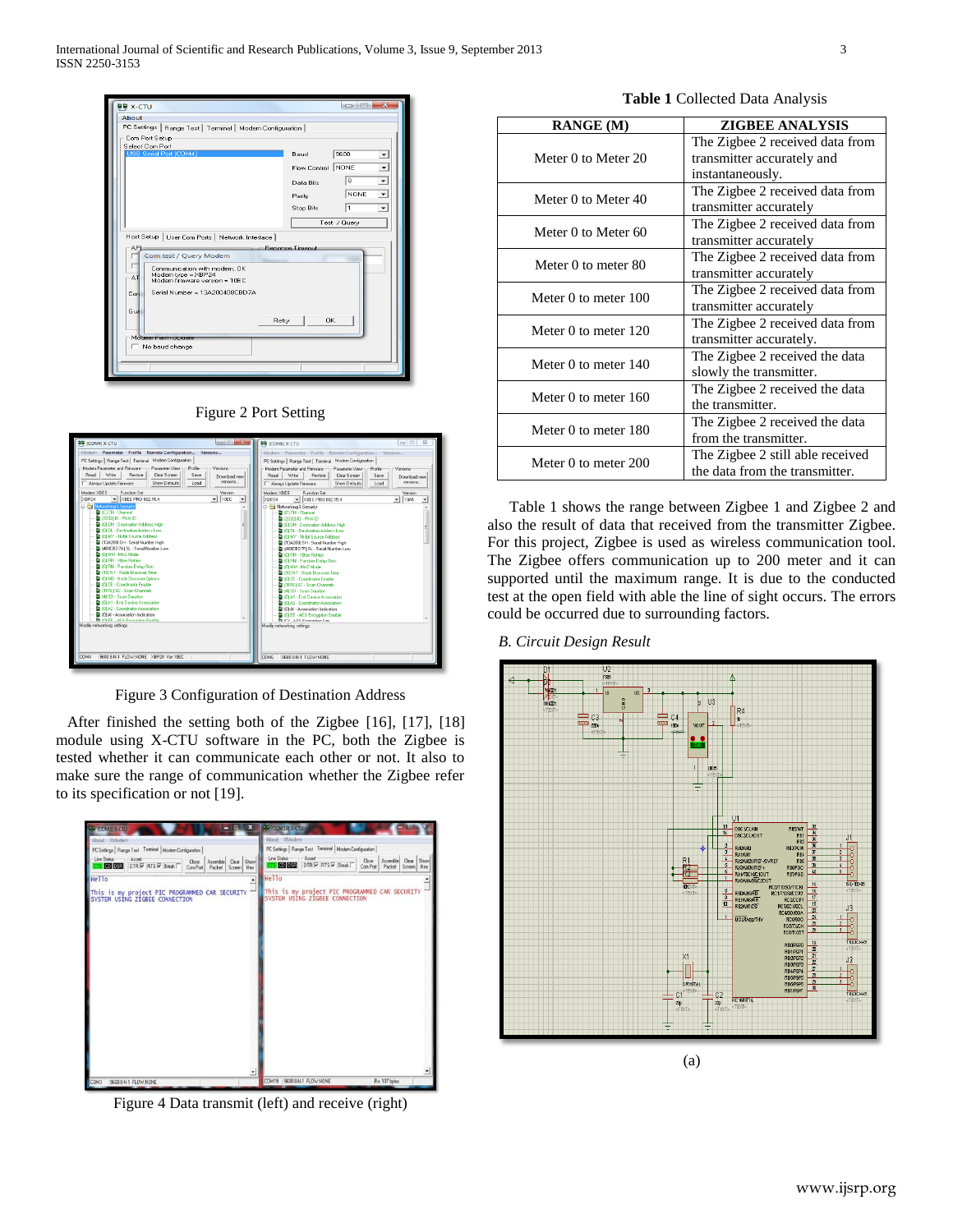

(b) Figure 5 (a) Construction in ISIS for Receiver for Transmitter and (b) Receiver

#### *i. Interfacing LCD Display with PIC Microcontroller*

Based on this project, the LCD display was connected with PIC 16F877A microcontroller to display the entire situation inside the car such as temperature, key, door and part of the car whether safe or unsafe.



Figure 6 Schematic LCD Display Interface with PIC Microcontroller

### *ii. Interfacing Sensors with PIC Microcontroller*

In this part, the sensors will interface with PIC 16F877A microcontroller to ensure that the PIC and sensors are successfully connected. If the connection between the sensors are perfect, the data can be sent and view at the LCD display. There are two partition in this system namely transmitter and receiver part. For the transmitter part, it will be embedded inside the car with four inputs and two outputs. The input of the system consists of temperature sensor [20], vibration sensor [21] (car body), magnetic sensor (door), micro switch (engine) [22] and

LED [23] while the output part consists of buzzer and reset button. For the receiver part, it may be consider as a remote or handheld indicator and it have several element like LCD display, fan, buzzer and four push button for the alarm as to ON or OFF the system, reset button (OFF the both buzzer), engine (OFF the engine) and fan (ON / OFF the fan).





(b) Figure 7(a) Temperature inside the Car and (b) Fan is ON

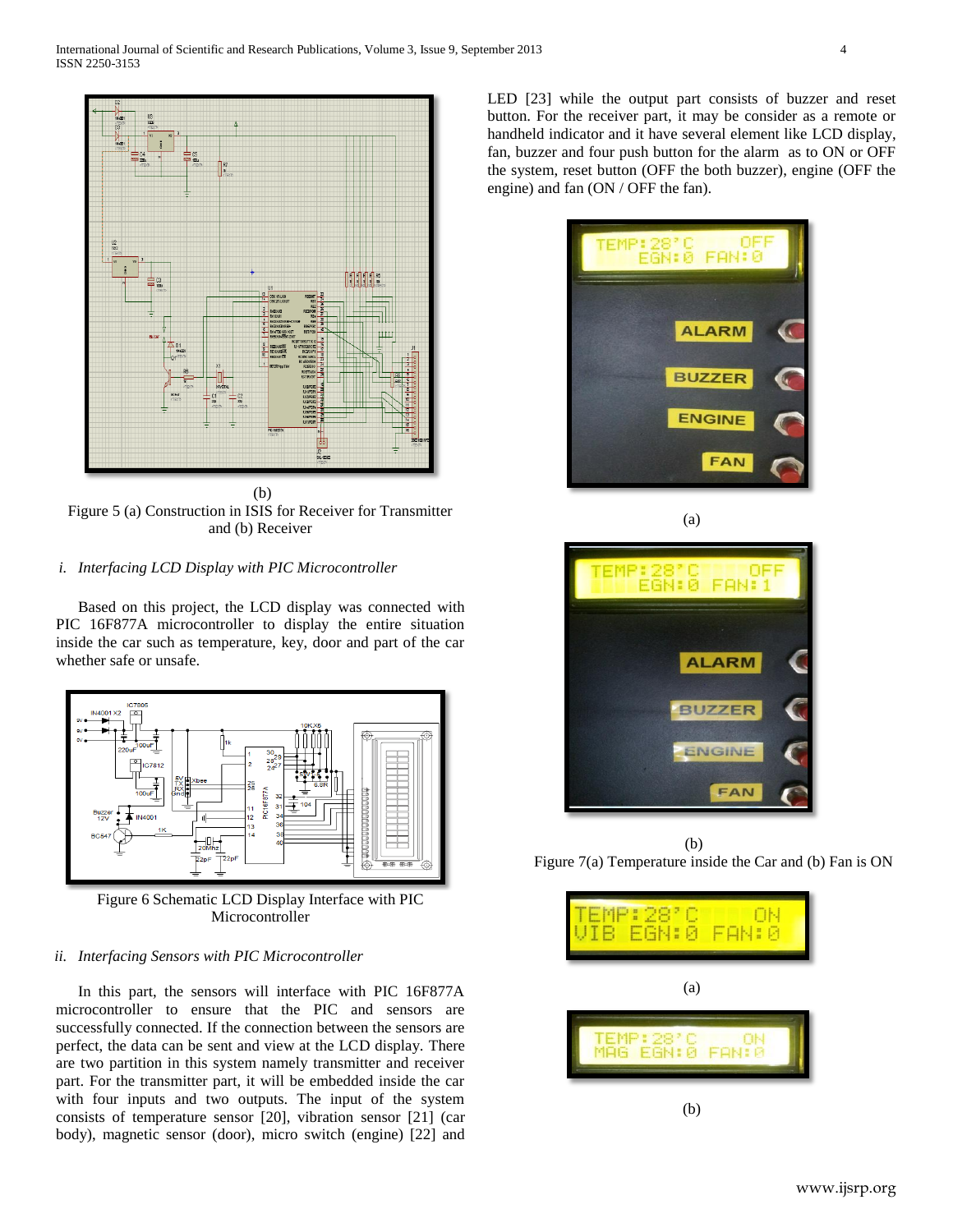

(c)

Figure 8(a) Vibration sensor is ON, (b) magnetic sensor is ON (c) and micro switch is ON

# IV. CONCLUSIONS

In a nutshell the objectives of the project have been successfully achieved. A wireless monitoring system have been successfully developed using Zigbee technology and the result is satisfactory. With significant improved in range and reliable data accuracy in real time, this project promise a bright future with a high commercial value. In addition, with its compact and robust feature it attract future user in buying the product. Although this project has turn out to be a great success, more improvement can be done in order to create a more complete security system. Creating a more compact circuit and smaller in size is recommended in the future work. A smaller size remote controller helps user to carries it with ease. Another improvement to the project is to link it with another wireless communication system such as GSM. With this addition users can be notified through their cell phone in case the buzzer is not working properly. Further Research and Development (R&D) will ensure a complete security system with high commercialized value. This project also can be extended, not only for car security purposes but also with the right choice of sensors, this system can be implemented as home security system.

## ACKNOWLEDGMENT

We are grateful to Universiti Teknikal Malaysia Melaka (UTeM) for their kind help for giving their laboratory facility as the place to do research and experimental works in order to complete this study. Thank you to all the supports given from our Centre of Telecommunication Research and Innovation (CeTRI) especially the knowledge and supplying the components which related to this project.

#### **REFERENCES**

- [1] Rashidi, F. R. (2011)." Car monitoring using Bluetooth security system". International Conference on Electrical, Control and Computer Engineering 2011 (InECCE), 424-428.
- [2] Hameed, S. a. (2010). "Car monitoring, alerting and tracking model": Enhancement with mobility and database facilities. International Conference on Computer and Communication Engineering (ICCCE'10), 1- 5.
- [3] S.Padmapriya & Esther Annlin KalaJames. (2012). "Real Time Smart Car Lock Security System Using Face Detection and Recognition". International Conference on Computer Communication and Informatics.
- [4] K S Khangura, N V Middleton and M M Olliivier, (1993). "Vehicle Anti-Theft System Uses Radio Frequency Identification". IEE. Savoy Place, London, WC2R OBL, UK.
- [5] Zhixiong Liu and Guiming He, (2005). "A Vehicle Anti-theft and Alarm System Based on Computer Vision".
- [6] N. M. Z. Hashim, A. S. Jaafar, N. A. Ali, L. Salahuddin, N. R. Mohamad, "Traffic Light Control System for Emergency Vehicles Using Radio Frequency", IOSR Journal of Engineering (IOSRJEN) Vol. 3, Issue 7, pp 43-52, 2013.
- [7] N. M. Z. Hashim, M. S. Sizali, "Wireless Patient Monitoring System", International Journal of Science and Research (IJSR) Volume 2 Issue 8, pp 250-255, 2013.
- [8] N. M. Z. Hashim, N. A. Ali, A. S. Jaafar , N. R. Mohamad, L. Salahuddin, N. A. Ishak, "Smart Ordering System via Bluetooth", International Journal of Computer Trends and Technology (IJCTT) – volume 4 Issue 7, pp. 2253-2256, 2013.
- [9] N. M. Z. Hashim, S. H. Husin, A. S. Ja'afar, N. A. A. Hamid, "Smart Wiper Control System", International Journal of Application or Innovation in Engineering & Management (IJAIEM) Volume 2 Issue 7, pp. 409-415, 2013.
- [10] Y. Y. David Flowers, Kim Otten and N. Rajbharti. (2006, 12) Microchip stack for the zigbee protocol. Microchip Technology Inc. [Online]. Available: http://www.microchip.com
- [11] D. Flowers. (2006) Microcontroller Technology Inc. [Online]. Available: http://www.microcontroller.com
- [12] Microchip technology Inc, (2002), MPLAB C18 C COMPILER USER's GUIDE.pdf.
- [13] Transfer Multisort Elektronik Company (1990), DISPLAY ELEKTRONIK DEM16217-SYH-LY - Display: LCD; alphanumeric; STN Positive; 16x2; LED; (84x44x8.5mm) Datasheet, pdf.
- [14] N. M. Z. Hashim, S. N. K. S. Mohamed, "Development of Student Information System", International Journal of Science and Research (IJSR) Volume 2 Issue 8, pp 256-260, 2013.
- [15] N. M. Z. Hashim, N. A. M. M. Arifin, "Laboratory Inventory System", International Journal of Science and Research (IJSR) Volume 2 Issue 8, pp 261-264, 2013.
- [16] Zigbee Specification, ZigBee Document 053474r06 Version 1.0, Zigbee Alliance Std., Dec. 2004.
- [17] Wheeler, "Commercial applications of wireless sensor networks using zigbee," in Communications Magazine, IEEE, vol. 45, no. 4, Toronto, Ont., Canada, Apr. 2007, pp. 70–77.
- [18] N. Baker, "Zigbee and bluetooth strengths and weaknesses for industrial applications," Computing & Control Engineering Journal, vol. 16, pp. 20– 25, Apr./May 2005.
- [19] P.J. Chitamu., (2012). "What is Zigbee," Zigbee Alliance.
- [20] National Semiconductor, (2000), LM35 Precision Centigrade Temperature Sensors.
- [21] BEL Security, (2006), EBELCO USER's GUIDE.pdf.
- [22] www.wikipedia.org/wiki/Micro\_switch.
- [23] Texas Advanced Optoelectronic Solutions Inc. (2003). TSL260R,TSL261R, TSL262R Light to voltage optical sensors.

## **AUTHORS**

**N. M. Z Hashim** received the B.Eng. and M.Eng in Electrical and Electronics Engineering from University of Fukui, Japan in 2006 and 2008, respectively. From 2008, he worked as Lecturer in Faculty of Electronics and Computer Engineering, Universiti Teknikal Malaysia Melaka (UTeM), Malaysia. He is acting the Head of Department of Computer Engineering Department. His works are in Signal and Image Processing, Wavelet Transformation, Communication and Electronic Engineering. He joined Institute of Electrical and Electronic Engineers (IEEE), Board of Engineering Malaysia (BEM), Institute of Engineering Malaysia (IEM), Society of Photo-Optical Instrumentation Engineers (SPIE), International Association of Computer Science and Information Technology (IACSIT) and International Association of Engineers (IAENG) as member. (Email: nikzarifie@utem.edu.my)

**M. H. A. Halim** received his B.Eng in Electronic Engineering (Wireless Communication) from Universiti Teknikal Malaysia Melaka, Malaysia. (Email: mhazrin87@yahoo.com)

**H. Bakri** received the B.Eng. in Mechanical Engineering and M.Sc. in Mechanical Engineering from Gifu University, Japan in 2007 and 2009, respectively. From 2009, he worked as a Lecturer of Structure and Material Department in Faculty of Mechanical Engineering, Universiti Teknikal Malaysia Melaka (UTeM), Malaysia. He joined as a member of Board of Engineering Malaysia (BEM) and Institute of Engineering Malaysia (IEM). (Email: hairul.bakri@utem.edu.my)